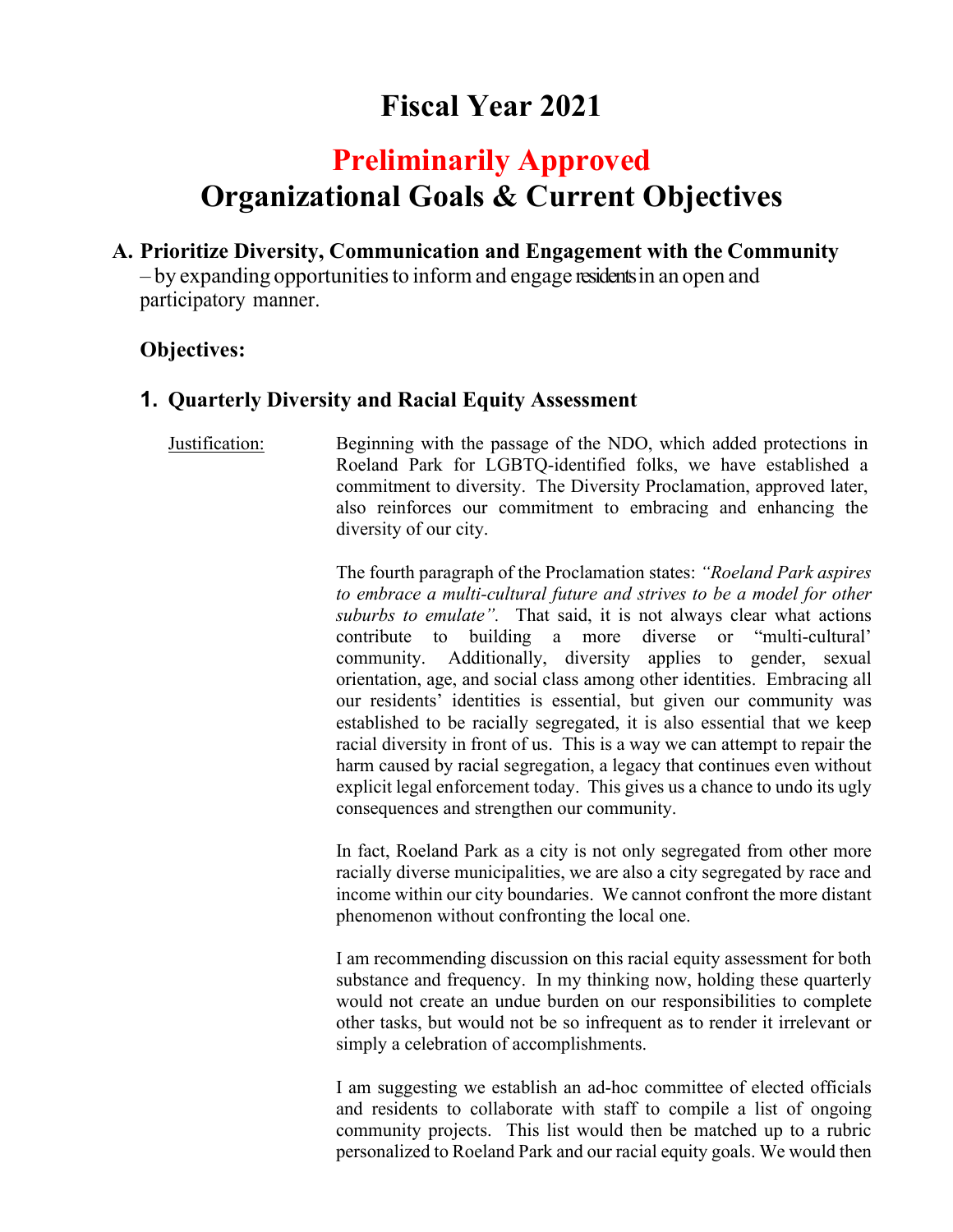decide if our actions have had a positive impact and demonstrate that we are either "embracing a multi-cultural future" or if these actions were not effective in furthering diversity and should therefore make some adjustments. The ad-hoc committee would report on the performance semi-annually.

Similar to the way we regularly check in on our progress toward the strategic plan, or the way we all have accountability measures in our careers, I envision this as clarifying a dimension of that accountability that we already feel responsibility for in other areas. Using these regularly scheduled assessments we can start to quantify our impact and ultimately create the future we want for all in our community.

I would like this to be placed on a workshop agenda as discussion so that together we can flesh out the details of this in a way we feel like we can all participate. The links below are to help illustrate my intention broadly, though it's understood we would want to make an assessment that fits for Roeland Park. Incidentally, King County, whose equity assessment is featured below, is also one of the researched resources for our proposed parental leave policy.

https://www.stpaul.gov/departments/planning-economicdevelopment/racial-equity-metrics

https://www.raceforward.org/practice/tools/racial-equity-impactassessment-toolkit

https://kingcounty.gov/elected/executive/equity-social-justice/strategicplan/equity-strategic-plan.aspx

https://library.municode.com/ks/roeland\_park/codes/code\_of\_ordinanc es?nodeId=CHVBULIRE\_ART12PRDIEMHOPUAC

https://statisticalatlas.com/place/Kansas/Roeland-Park/Race-and-**Ethnicity** 

#### Cost Estimate: \$2,000/year **Account 108.5214 City Council Contracted Services**

Completion Date: June 30, 2021 and December 31, 2021

Responsible Party: While this equity assessment still requires discussion and clarifying, it is clear there will be an impact on staff. Staff time will need to be spent helping the ad-hoc committee and governing body to evaluate whether policies have a disparate impact on different groups.

> For example, a sidewalk proposed along Buena Vista may help one potentially wealthier part of our city at the expense of a poorer area of our city, (the northwest corner of Roeland Park, for example) that also needs a sidewalk for school access.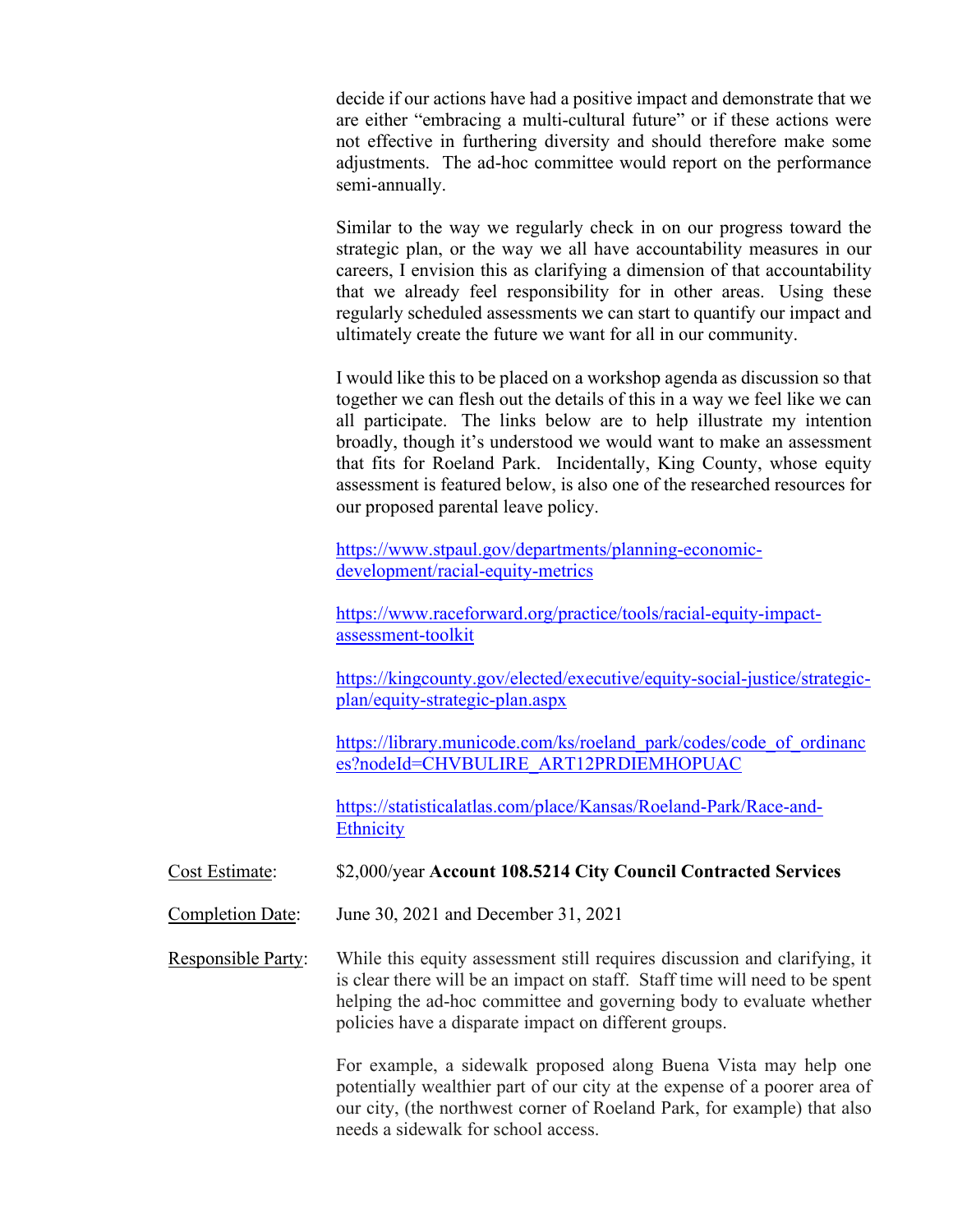In this case the governing body would rely on staff to pull together some demographic information about the impacted areas and some comparative data about resources used by city block or tract. This will take time and money to collect this data.

#### Submitted By: Michael Rebne

## **2. Reduce Non-State Mandated Fines and Court Fees by 25% for 2021**

Justification: Alexandra Natapoff concludes in her book Punishment without Crime: How Our Massive Misdemeanor System Traps the Innocent and Makes America More Unequal That "state and local governments have created machineries of injustice that undermine the most important functions of criminal law by corroding the processes meant to provide equal justice. That same machinery effectively extracts a punitive tax through the criminal system from the people who can least afford it." Around 80% of the US criminal system is composed of misdemeanor offenses, in addition, the fines and fees can often lead to incarceration for those who are too poor to pay them. Roeland Park has the benefit of a fair and equitable judge whose hands are often tied by state statute and mandatory minimums on specific convictions. However, we have the power, as a municipality, to appropriately distinguish and "punish" different distinctions of crimes and punishments. Jonathan Blanks details the following in his review of Natapoffs book that "offenses within the community can be described by one of two Latin phrases: malum in se ("wrong in itself") or malum prohibitum (roughly "wrong because it's prohibited"). These are not legal distinctions, but they are useful in describing how we think about crime and other wrongdoing. Malum in se refers to offenses that are self‐evidently wrong. They violate basic rights or morals and include assault, robbery, rape, and murder. Malum prohibitum offenses are those acts that have been deemed wrong but are not always morally blameworthy" such as jaywalking or running a stop sign.

> This Objective hopes to reduce the financial benefit that our city has incurred for the malum prohibitum offenses that have been institutionally enforced as a rather of habit and law rather than of logic and fairness. The current fines and fees structure implemented by most municipalities and jurisdictions constitutes a regressive taxation that disproportionately harms lower income individuals over higher income individuals. A low-income individual barely able to make rent and bills are hit much harder by a \$50 - \$150 ticket than a middle-class individual with some savings available. It has been recommended that "local courts should be funded by general government revenues, fees should be waived for indigent litigants..." Lorri Montgomery, Top National State Court Leadership Associations Launch National Task Force on Fines, Fees and Bail Practices. Also, "Municipal courts should not be deemed revenue generators for cities" – as recommended by the National Center for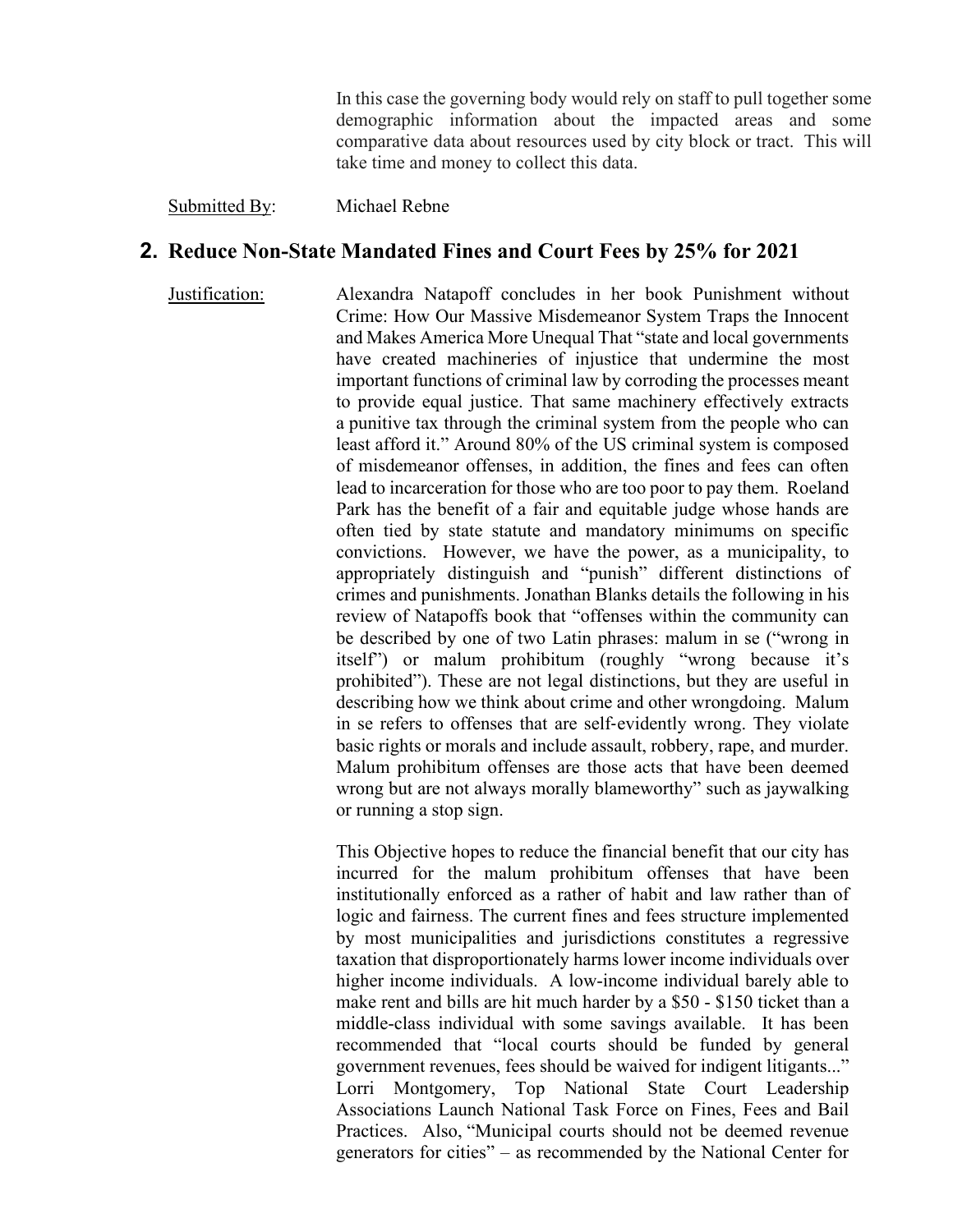State Courts.

 Roeland Park can demonstrate that the revenue historically generated through these fines and fees, over time, can be absorbed and more just and equitable means of taxation can accommodate these changes. With this proposed Objective, Roeland Park can be part of the solution to these state and national systemic flaws that is within our power until larger reform measures can be instituted.

Cost Estimate: A 25% reduction in city-controlled fines (**Account 101.4410)** and court costs **(Account 101.4415)** would result in an estimated \$76,000 fiscal impact for a year. One mill in the property tax rate generates roughly \$90,000 in annual revenue. The fiscal impact estimates are estimated high. It's difficult to parse out how much of the fines and court cost revenues are state mandated with the Jayhawk Court Software. In addition, traffic related tickets are the only offenses with state mandated minimums. Every other fine is imposed by the judge within a prescribed range taking into consideration previous offenses, financial situation of the defendant, and severity prior to setting a fine. As such, there is no concrete way to determine what the fiscal impact will be for offenses subject to a fine range.

| <b>Completion Date:</b>   | December 31, 2023             |
|---------------------------|-------------------------------|
| <b>Responsible Party:</b> | City Council, Municipal Judge |
| Submitted By:             | Claudia McCormack             |

**B. Improve Community Assets** – through timely maintenance and replacement as well as improving assets to modern standards.

# **Objectives:**

# **1. Maintain and Improve Cooper Creek Park, Including Amenities; to Update the Gateway Entrances into the City from Johnson Drive at Ash and Roeland Drive and to Conserve the Park's Natural Environment for the Benefit of Wildlife, Plants, and People**

Justification: The 300 trees along Cooper Creek give Roeland Parkers all the gifts trees famously give: beauty the year round, cooling shade and fresh air. They also feed and shelter some of our most beloved wildlife species, namely the chorus of birds, tree frogs and crickets that serenade us through every summer. Yet the trees' less celebrated contributions may be their most important. For trees remove carbon from our air and protect us from the effects of global warming. They protect our watershed, too, by holding onto the soil with their roots, controlling erosion, and filtering the rainwater and snowmelt that flows through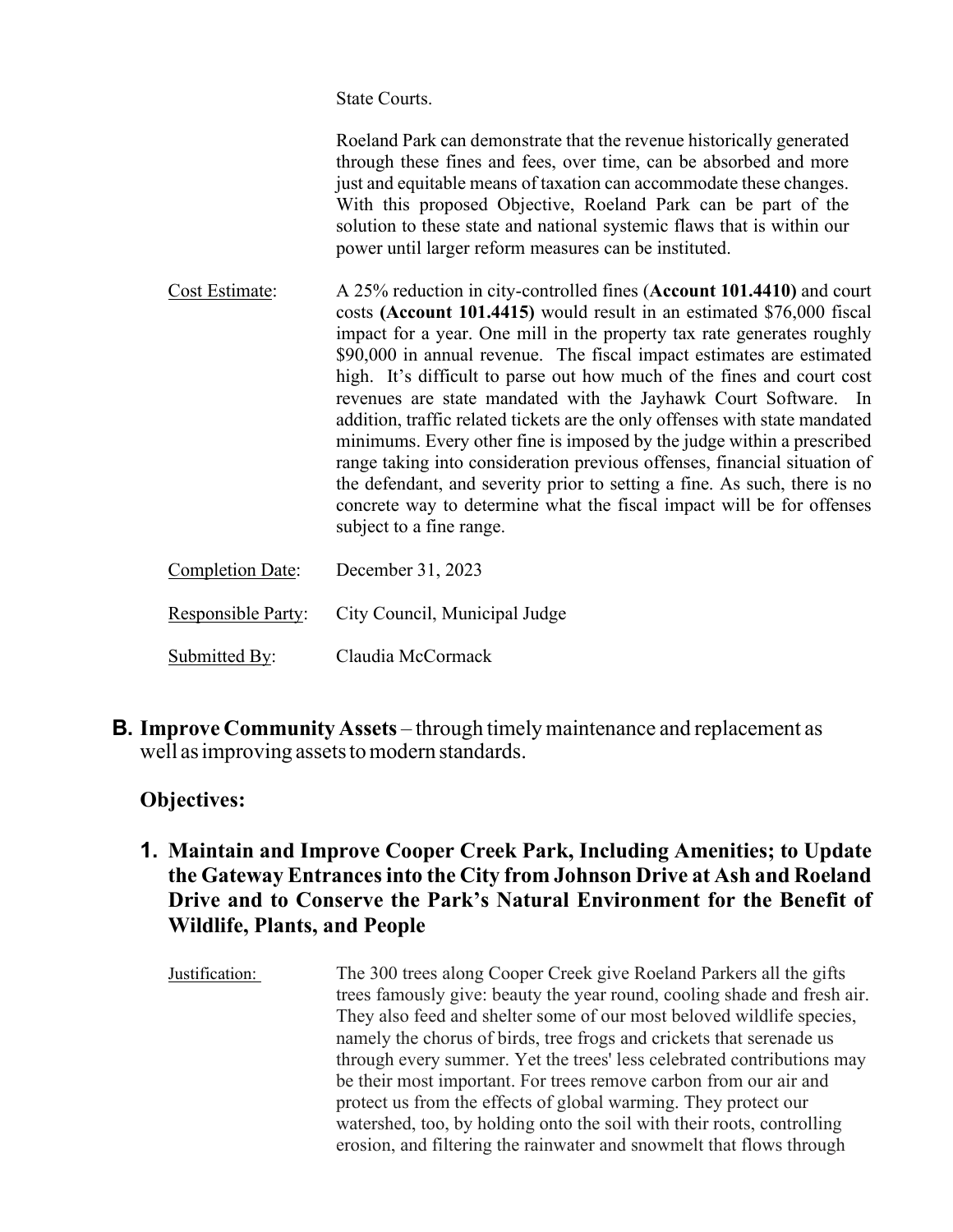them into Cooper Creek.

Now these helpful stewards need our protection in return. They (and the native shrubs, grasses, vines and groundcovers that work in concert with them) are threatened by invasive, non-native plants that will ultimately smother and kill our native trees, unless we stop them. Wintercreeper is the biggest offender, followed by bush honeysuckle. Removing these invasive plants and replacing them with native plants is crucial to the trees' survival and therefore to the health of the Cooper Creek ecosystem.

Why is it important to plant and protect natives? Our native plants and animals have evolved together over millennia; each native plant is uniquely suited to support a host of organisms. Native trees, shrubs, grasses and vines provide food and habitat to thousands of diverse life forms, from bacteria to mammals. Though many of these life forms fly under our radar, each plays its vital role in the complex interconnected web of life. When nonnative plants invade an area, they displace the natives thereby endangering all the organisms that depend on them, including humans. If we want to be resilient in the face of a warming climate, we must do what we can to restore our green spaces.

Roeland Park can do this. There are successful models of this process locally and nationwide with protocols that we can follow. In turn, our efforts could serve as a model for other communities along the streamway that lead to the Blue River and beyond. Ultimately, all the waterways connect, so the health of any section affects the health of the whole. We can do our part to bring our little section back to robust health and set an example for surrounding cities.

Maintenance/Improvement of Amenities and Eradicating Invasive Plant Species: In the last 5 years, the City has addressed deferred maintenance amenities and improvements in most of the parks in Roeland Park, including R Park, Nall Park, Granada Park, and Carpenter Park, but major needs in Cooper Creek Park have not yet been addressed. In 2019, the Public Works Dept. removed dead trees and cut back part of the invasive honeysuckle bushes in Cooper Creek Park, working toward a healthier ecosystem for wildlife, native plant species and people. Full scale removal of the rampant invasive species in Cooper Creek Park remains to be done.

• Upgrading the existing amenities (2 benches) and adding a third bench, 1 ADA-compliant picnic table, 1 litter receptacle and 1 recycling receptacle for the attraction and comfort of Cooper Creek Park users. The amenities will be the same as those purchased for R Park and Nall Park. This objective will assist in addressing the Parks Committee's goal of providing new amenities to our existing parks.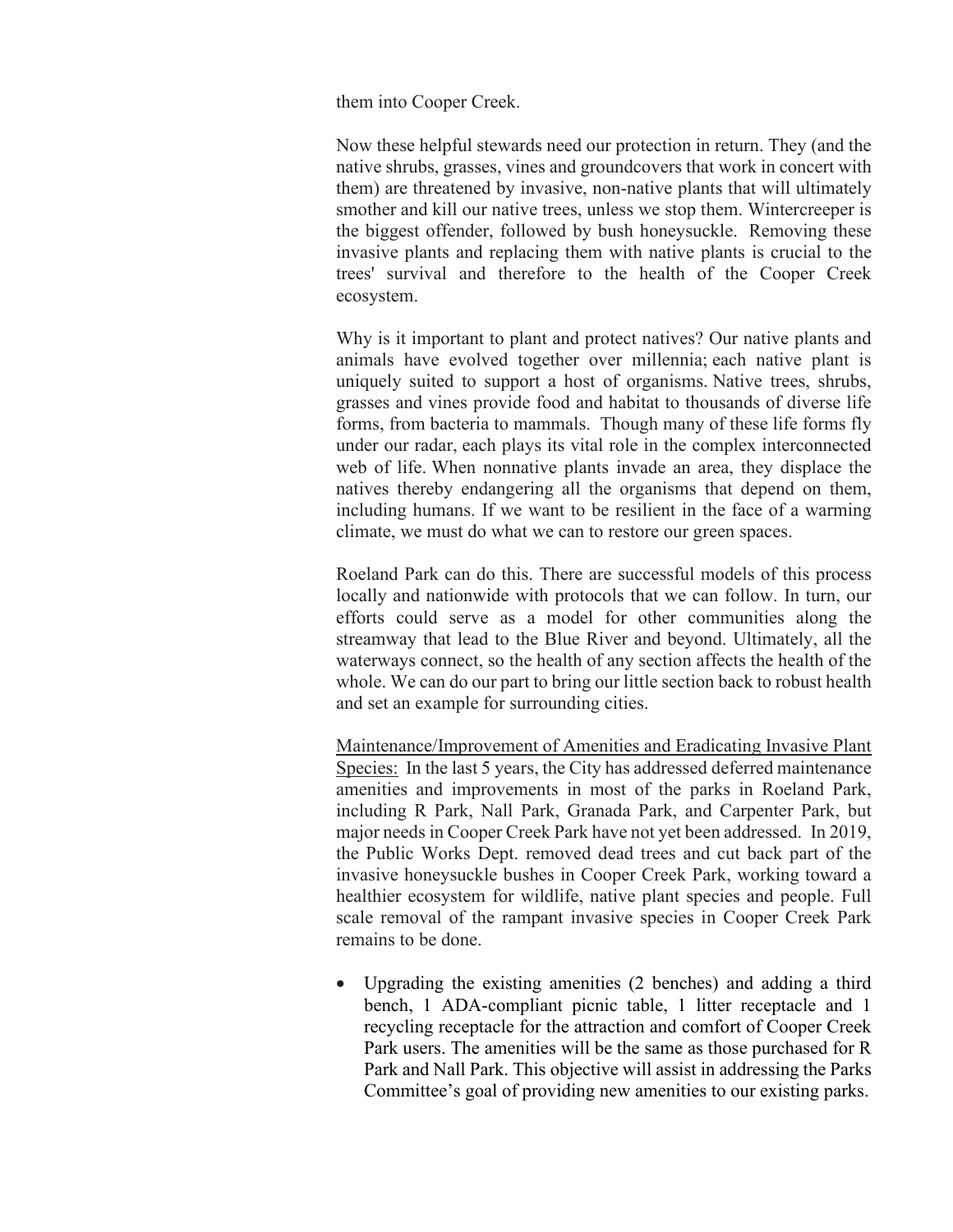Landscape Forms Quote for 3 benches, 1 ADA-compliant picnic table, 1 trash receptacle and 1 recycling receptacle=  $$12,009.50 +$ estimated 3.5% increase in price on Feb. 3, 2020= \$12,430.

- Adding concrete sidewalk segments leading to one replacement bench (sidewalk segment length approximately 10') and to the picnic table (sidewalk segment length approximately up to 45') to provide ADA -compliant accessibility. Public Works Estimate for constructing 6 concrete pads and installation of 6 amenities; constructing one 10' sidewalk segment for ADA-compliant access leading to one bench and constructing one 45' concrete sidewalk segment for ADA-compliant access to the picnic table= \$1,016.
- Adding varying sizes of large limestone slabs near the picnic table area for natural landscaping beauty, extra seating, and as a natural play area for children. Shredded wood chips surrounding the playscape area may be provided by the City's supply of shredded tree limbs. Large limestone slabs for natural play area plus additional seating including cost of delivery= \$1,964.
- Continuing the on-going eradication of invasive plant species under the guidance of local and regional conservationists. Winter creeper ground cover, an invasive plant species, is growing throughout most of the wooded area in Cooper Creek Park and prohibits the growth of native plant species. The winter creeper ground cover will be eradicated by a business that has been recommended by conservationists and/or Johnson County Parks and Rec. After the initial herbicide treatment of the winter creeper ground cover and a follow-up treatment, supplemental native seeds and cover crop will be installed. In 2020, prior eradication of invasive species work will be done by supervised volunteers, such as cutting and treating winter creeper and ivy vines that are climbing native trees and cutting down and treating the stumps of bush honeysuckle and Rose of Sharon bushes. Quotes are from two companies which have been highly recommended by conservationists and/or Johnson County Parks and Recreation; both quotes cover eradication of invasive plant species, follow-up treatment and supplemental native seed installation in areas where herbicide treatments have been completed: Habitat Architects, \$12,650; DJM Ecological Services, \$12,174.

Upgrading the City's Image at the Gateway Entrances to Roeland Park at Ash and Roeland Drive: Cooper Creek Park sits between two gateway entrances into Roeland Park from Johnson Drive, namely Ash and Roeland Drive. The new Mission Gateway Project will bring greatly increased visibility and foot/car traffic to these street entrances into our City and to Cooper Creek Park. The City's Roe 2020 Project will enhance the City's image at the Roe entrances into Roeland Park. The two street entrances into Roeland Park at the southern end of Cooper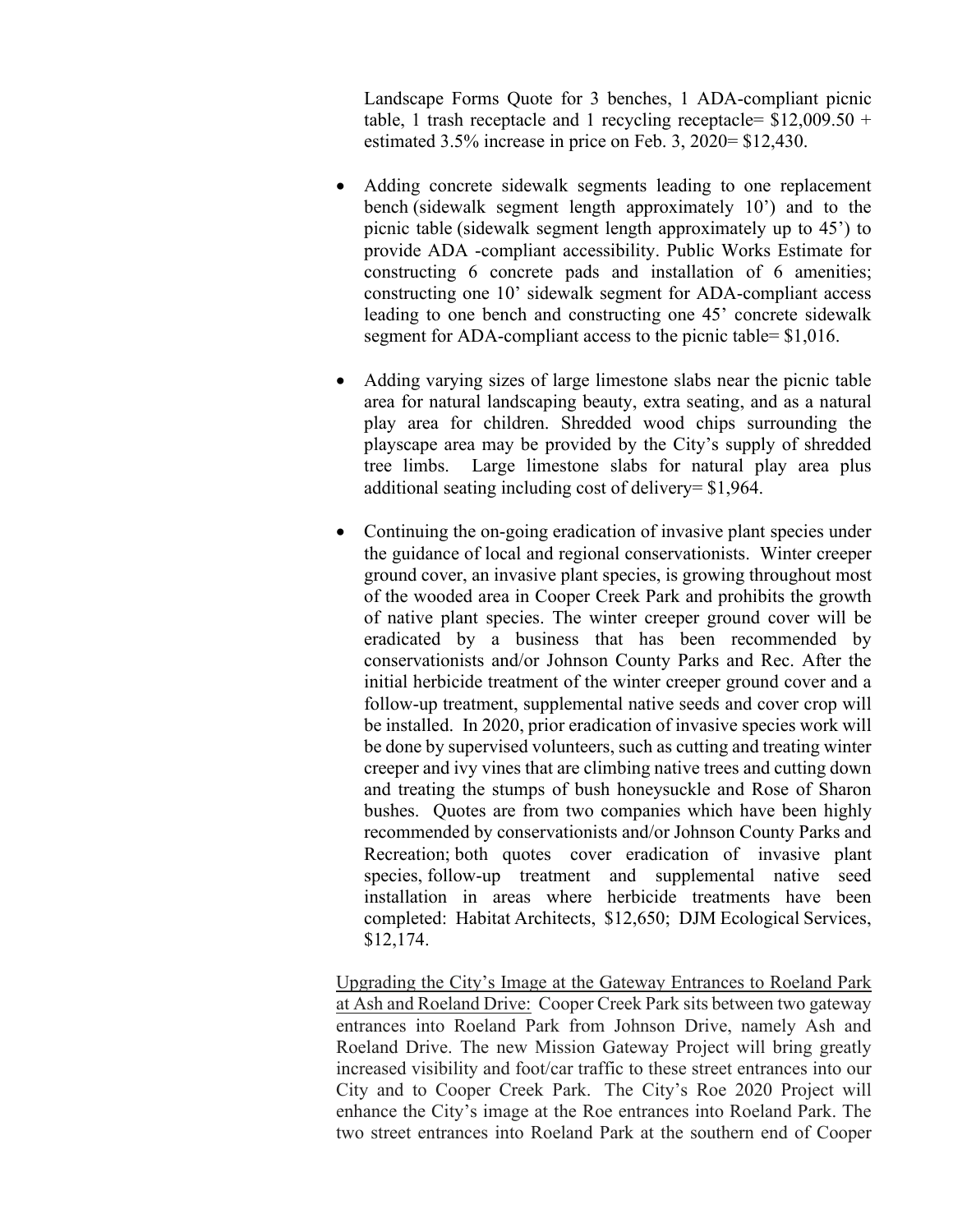Creek Park need to be modernized to complement Roe 2020's upgraded image of the City. This effort would consist of:

- Updating the image of Roeland Park's increasingly important gateway entrances into the City from Johnson Drive, at Ash and Roeland Drive. The Cooper Creek Park Improvement Group will seek official Adoption of the "Welcome to Roeland Park" sign planter and will beautify and maintain it by planting native perennial plants that attract and host butterflies, bees, and other pollinators, the first step in beginning a pollinator garden and eventually a certified Butterfly Way-Station. Adopting the "Welcome to Roeland Park" Monument Sign Planter – Purchasing and planting native perennial flowers that attract butterflies, bees, and other pollinators; purchase of potting soil, amendments to the soil, fertilizer, and mulch= \$1,000.
- Work with the Arts Committee to remove the 4 cherub garden ornamentals in Cooper Creek Park and begin planning for two key pieces of public art to be installed on the two existing concrete pads located on either side of the "Welcome to Roeland Park" sign near Johnson Drive, at the Ash and Roeland Drive entrances to the City. Emphasis will be on choosing striking and durable sculpture pieces, possibly utilizing natural materials to complement this natural environment. The public art pieces will be purchased and installed during Phase 2 of Cooper Creek Park's 2022 Budget Objective.
- Remove and relocate the "Tree City" sign that is positioned above the "Welcome to Roeland Park" sign in Cooper Creek Park. The two signs compete visually, making a less attractive entrance into the City while downplaying the importance of each of the signs.

How does this objective relate to the 2015 Roeland Park Strategic Plan? It addresses Goal 5 (Promote recreational opportunities through enhanced green space), Strategy A (Develop existing facilities to maximize use and service to public).

How does this objective benefit the "Community for all Ages" Resolution passed in January 2015? ADA compliant accommodations and principles of Universal Design will be adhered to when locating the proposed park amenities, public art and butterfly garden landscaping in the park.

Summary of the Objective's Purpose: Phase 1 of Cooper Creek Park Improvements Objective will further demonstrate the City's commitment toward beautifying our parks and attracting residents of all ages, updating gateway entrances into the City, and providing healthy, natural environments/ecosystems for the benefit of wildlife, plants and people.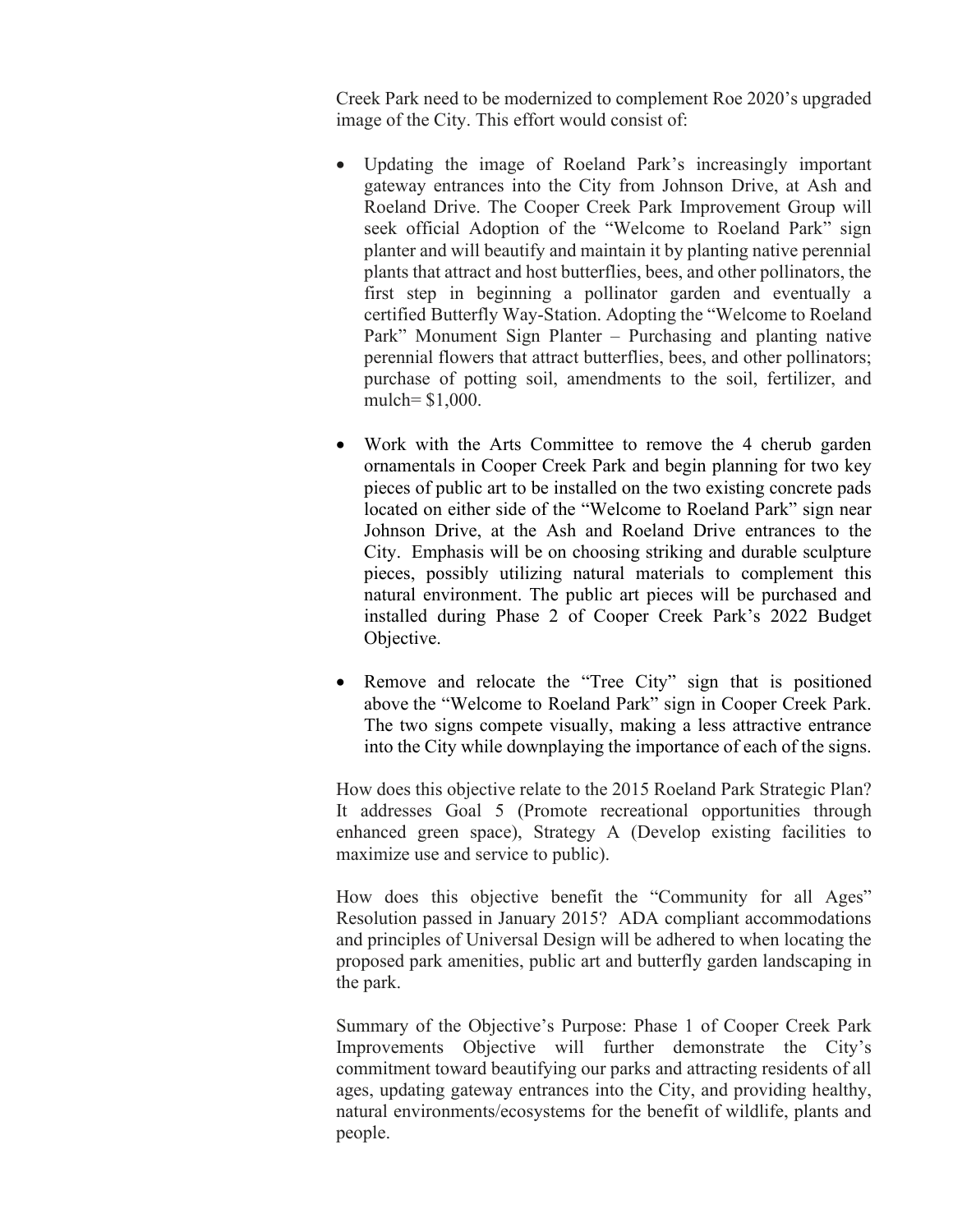Phase 2 of the Cooper Creek Park Improvement Plan will be a 2022 Budget Objective, continuing the Phase 1 work in Cooper Creek Park by:

- Working with the Arts Committee as they purchase and install two key pieces of public art at the Ash and Roeland Drive entrances to the City.
- Continuing the on-going eradication of invasive plant species by utilizing the guidance of local and regional conservationists such as Linda Lehrbaum of KC Wildlands and businesses such as Habitat Architects and DJM Ecological Services, while working with residents in 10 homes whose backyards border Cooper Creek Park.
- Planting native species of trees, bushes, grasses and flowers for seasonal beauty, erosion control, clean air, and habitat/food for wildlife; Estimate from Habitat Architects for subsequent native plantings is \$5,000, which covers 100 "containerized plantings" at \$50 each. Grants will be sought through local nonprofits to help cover the cost of plants and maintenance. This is still be researched and this objective does not guarantee that grants will be obtained. The goal is to make sure grants are at least considered and applied for when the project qualifies.
- Increasing the size of the pollinator garden by landscaping around the 2 new public art pieces at the south end of Cooper Creek Park and seeking certification as a Butterfly Way Station. Grants will be sought to help cover the cost of plantings and maintenance. Again, grants are not guaranteed but several are available. Volunteers associated with the project are currently conducting research of what grants are available and what is needed to apply. Most grants are not awarded until projects have been approved.
- Adding a small natural play area for children near the picnic table.

Phase 3 of the Cooper Creek Park Improvement Plan: Stewardship, will be a 2023 Budget Objective, maintaining the work completed in Phases 1 and 2. DJM Ecological Services' quote states that "the control of invasive species in the planted native area after initial treatment action would cost \$1,336.20. based on a per visit charge."

Investing in Cooper Creek not only makes good aesthetic and ecological sense, it makes good fiscal sense. There are 300 or so trees in danger of being choked out. If 2019's Public Works expenditure of \$10,000 to remove dead trees in Cooper Creek is any indication, the future cost of removing trees killed by wintercreeper would be a massive and ongoing expense. Shoring up the eroding creek bank that the trees currently hold in place would only add to that cost. To avoid that, Roeland Park must protect its initial investment in Cooper Creek by maintaining those improvements in the years that follow. Native plants are hardy and adapted to this area, but they will be threatened by invasive plants that inevitably try to reestablish themselves. If we make room in the budget for annual maintenance of Cooper Creek Park, we can avoid economic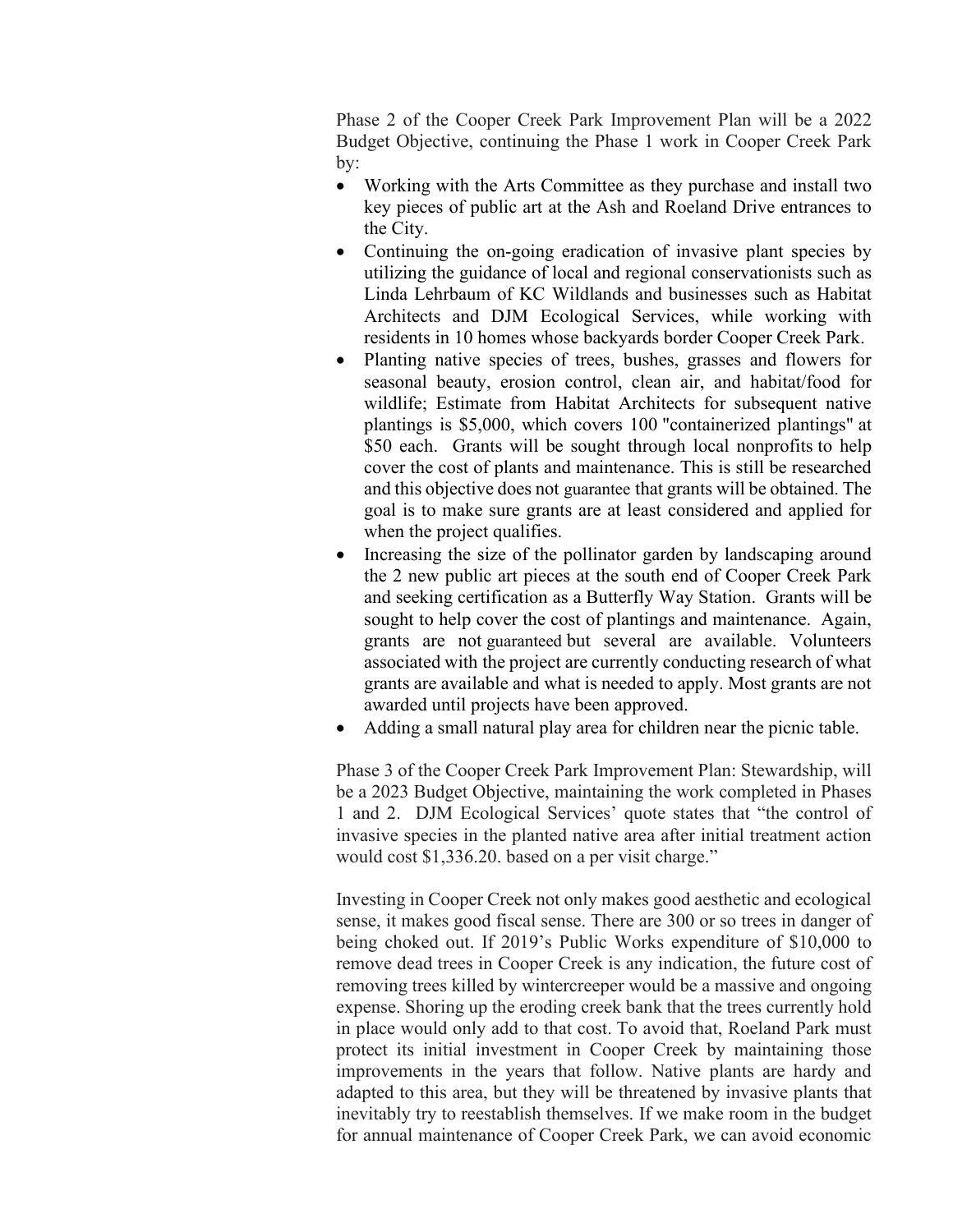|                           | and ecological calamity and have a beautiful and healthy park that future<br>generations will enjoy.                                                                                                            |
|---------------------------|-----------------------------------------------------------------------------------------------------------------------------------------------------------------------------------------------------------------|
| Cost Estimate:            | \$29,060 Account 300.5470 Special Infrastructure Fund Phase 1-<br>2021 Budget                                                                                                                                   |
| Completion Date:          | November $1, 2021$                                                                                                                                                                                              |
| <b>Responsible Party:</b> | Councilmember Trisha Brauer, Parks and Recreation Superintendent,<br>Director of Public Works, Parks Committee, Cooper Creek Park<br>Improvement Citizen Group (Adopting "Welcome to Roeland Park"<br>Planter") |
| Submitted By:             | Trisha Brauer                                                                                                                                                                                                   |

# **2. Build an Artistic Staircase Leading up to Aldi and Walgreens from Roe Lane opposite of Elledge Drive**

Justification: Improve Community Assets, Keep Our Community Safe and Secure, Encourage Investment in our Community, and Work to implement Strategic Plan Goals

> The addition of a pedestrian staircase fits several of our city goals: Improve Community Assets, Keep Our Community Safe, Encourage Investment in our Community, and Implement Strategic Plan Goals. As we look toward completing improved pedestrian access as part of the Roe Boulevard project in 2020, the addition of a more direct route to Roe from neighborhoods east of Roe Lane would further enhance the east/west connectively of our community that is a key goal of the Roe 2020 project. The staircase will provide a safe route for the residents who are already trekking up the hill to Walgreens and Aldi. It fits into our Gold Status Community for All Ages by encouraging residents to walk to stores and providing an easy route in which to get there. Our Strategic Plan focuses on improving streets and sidewalks, thus providing more and better access to those current sidewalks and pedestrian areas.

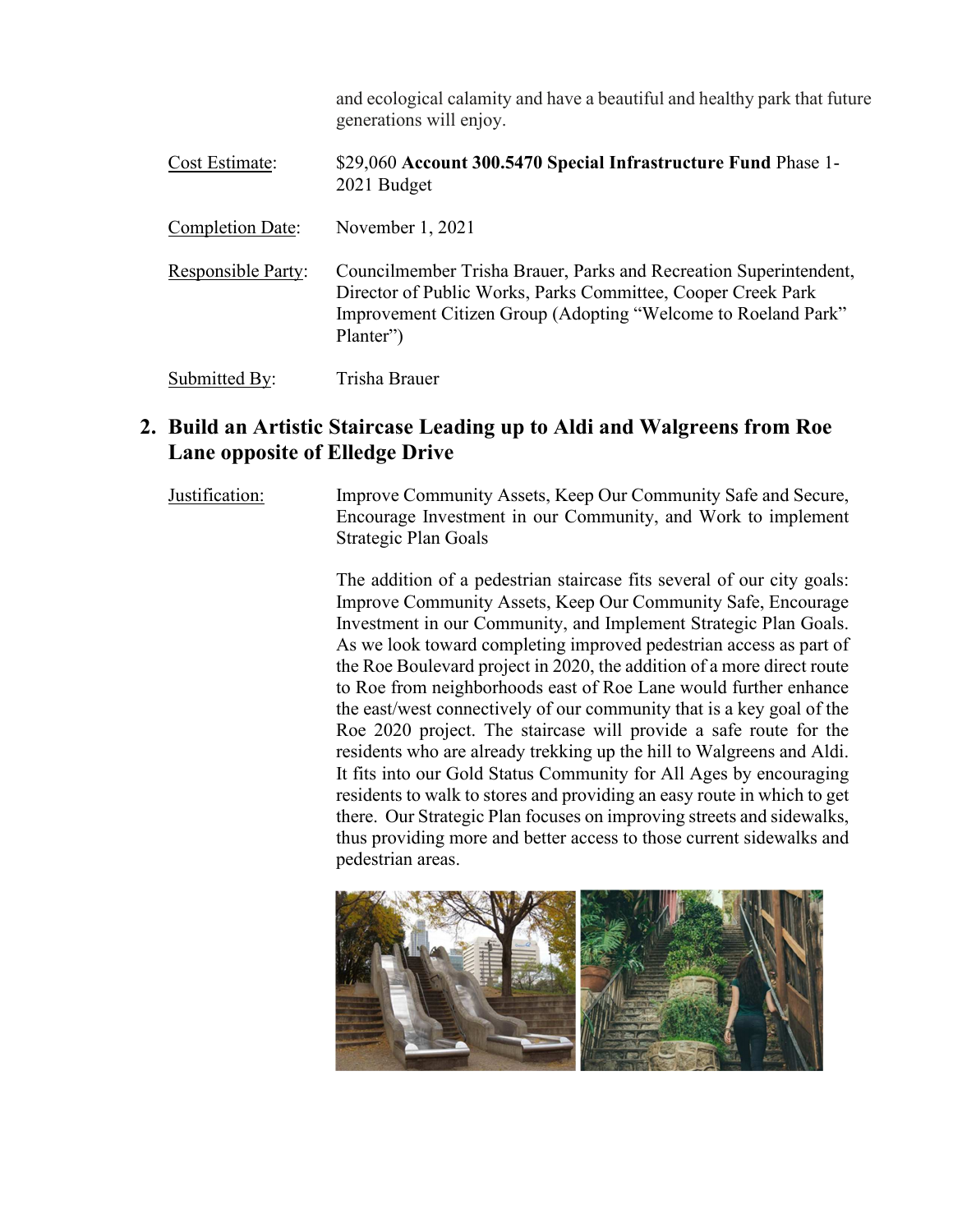

Cost Estimate: \$139,378 total **Account 5474.300** \$103,000 is estimated for design and construction of just the stairs. Aldi has contributed \$36,378 for public art in lieu of them providing an art installation. Those funds are shown being used on this project.

Completion Date: November 30, 2021

Responsible Party: Public Works Director, Arts Committee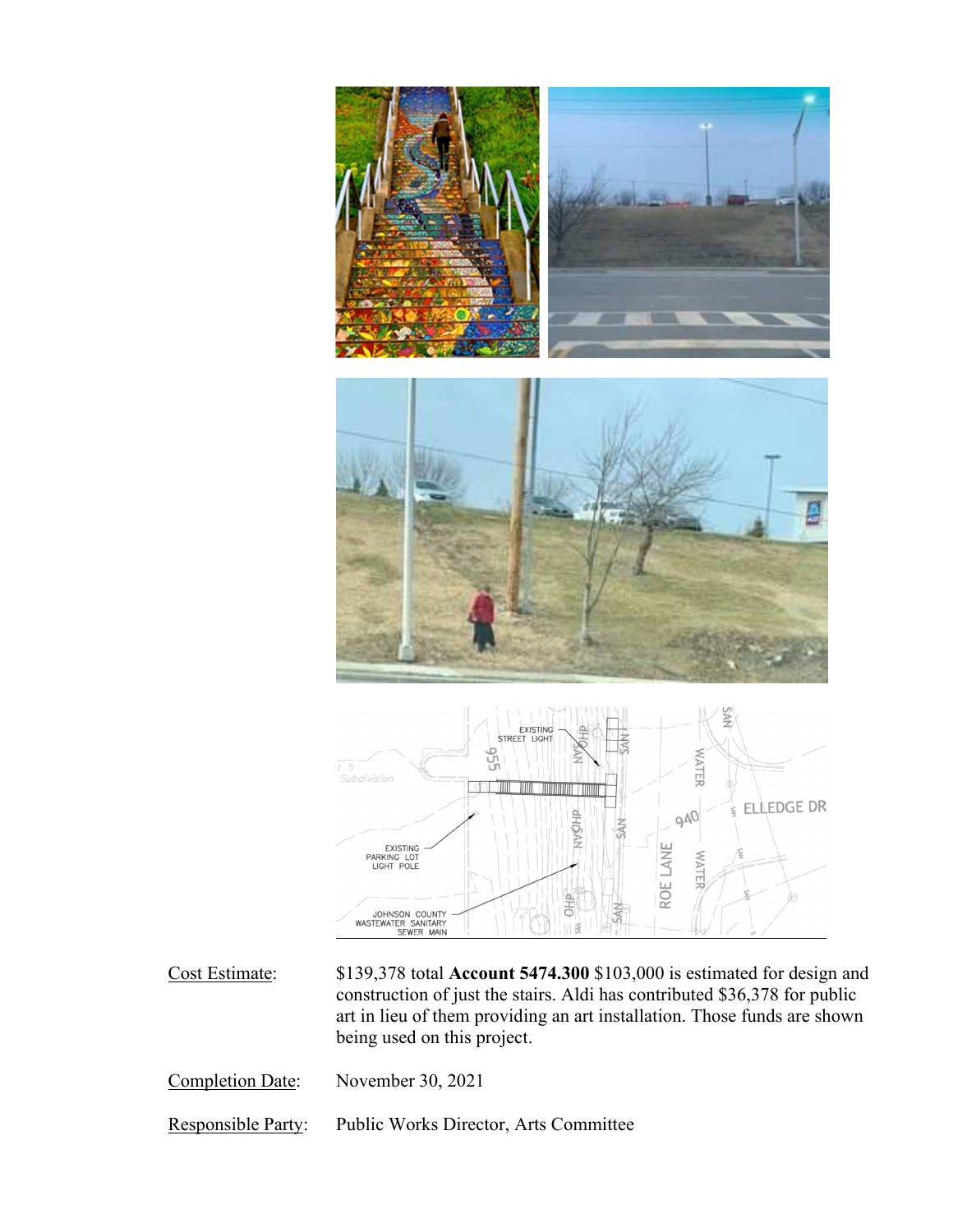Submitted By: Jen Hill, Benjamin Dickens, Jim Kelly, Mike Kelly

#### **3. Replace Amenities at Sweany Park**

- Justification: Over the past few years, the city has invested in our city parks. Amenities such as park benches, picnic tables, and new waste/recycling bins have been upgraded in Nall Park, Carpenter Park, and Granada Park, and R Park. Sweany Park is a stand-alone park located at Wells Dr & Neosho Lane. This park has not been upgraded or refreshed in quite some time. The objective entails replacing the current park benches with 2 new benches, installing a new waste receptacle/recycling bin (currently stored at PW) on a new concrete pad, and removing the concrete benches & table at south end of park. The Parks Committee believes in addressing the need to keep our parks looking beautiful and modern. Sweany Park has a new Hoopi Blue Spruce tree that was planted in 2019, as well as a donated pink dogwood tree. Staff feels that all parks should be safe and welcoming and replacing these amenities will provide a fresh look to the park and will attract more people to visit.
- Cost Estimate: \$5,000 **Account 300.5470 Park Maintenance**  Completion Date: August 15<sup>th</sup>, 2021 Responsible Party: Parks Committee/Director of Public Works Submitted By: Donnie Scharff

### **4. Maintenance of the City's Public Art**

| Justification:            | Retention of valuable assets and prevention of loss/deterioration of<br>the City's public art through timely, professional and well-considered<br>conservation. |
|---------------------------|-----------------------------------------------------------------------------------------------------------------------------------------------------------------|
| Cost Estimate:            | \$6,000 of the \$25,000 allocated to Public Art will be used on this<br>objective. Account 101.5239 Public Art Maintenance.                                     |
| Completion Date:          | December 31, 2020                                                                                                                                               |
| <b>Responsible Party:</b> | <b>Arts Advisory Committee</b>                                                                                                                                  |
| Submitted By:             | Arts Advisory Committee                                                                                                                                         |

**C. Keep Our Community Safe & Secure** – for all residents, businesses, and visitors.

#### **Objectives:**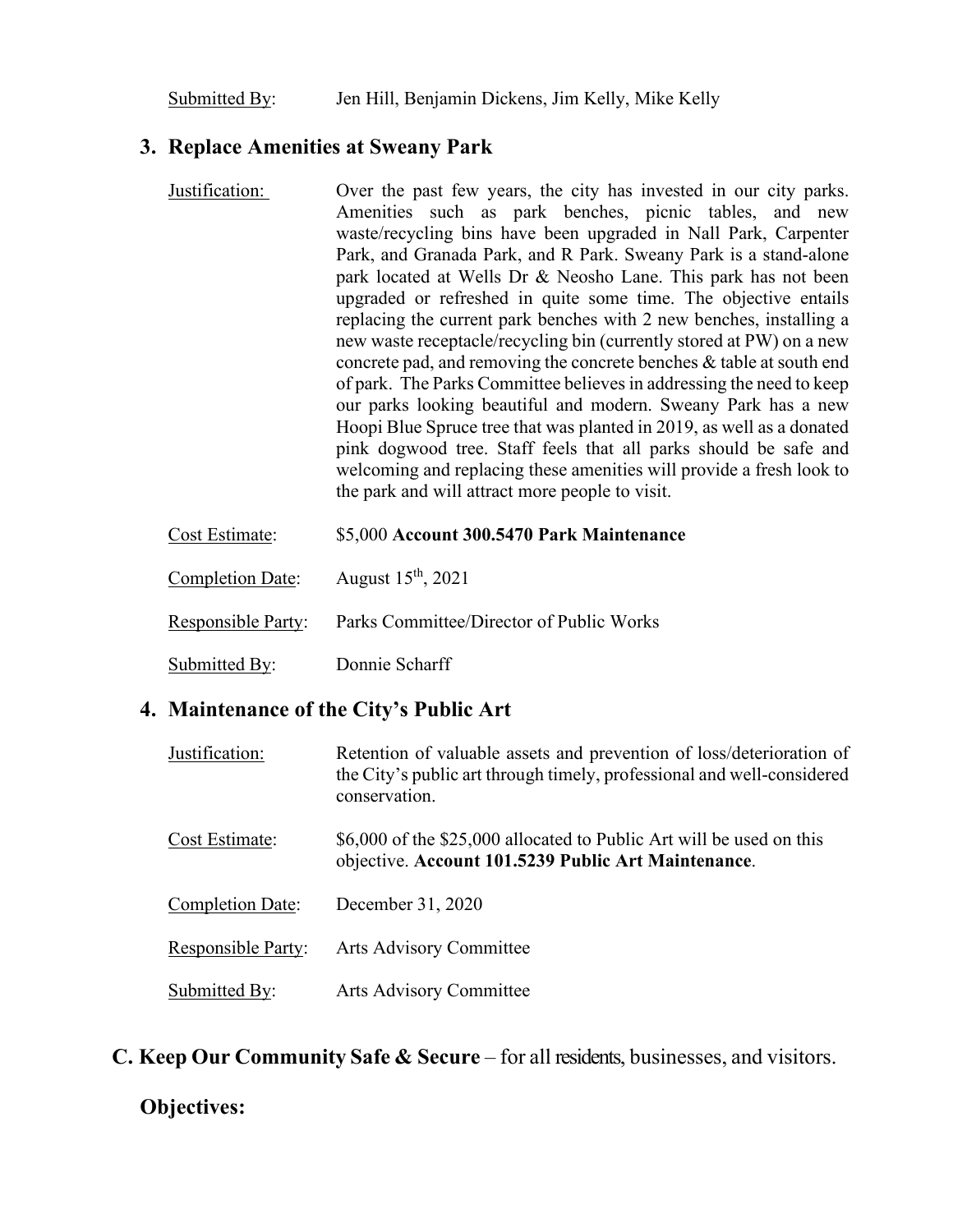# **D. Provide Great Customer Service** – with professional, timely and friendly staff.

### **Objectives:**

## **1. Equip Public Works Snow Removal and Street Sweeping Vehicles with GPS Units.**

Justification: Public Works currently utilizes 7 vehicles for snow removal operations. The current method of tracking areas cleared of snow & ice entails printed maps and radio communications between staff. Installing GPS units would allow the vehicles to be tracked in real time during winter weather operations thus ensuring all city streets have been plowed and treated. The web-based software allows staff to generate mileage reports to assist with vehicle maintenance, track the current and historic location of vehicles, monitor vehicle speed, determine if a vehicle is stopped, and identify if the ignition is on or off. The units will also allow us to track a vehicle if stolen.

> Public Works currently has a GPS unit in the leaf vacuum truck, the system has proven its value in accurately tracking route progress with the additional benefit of being able to confirm the exact date and time of leaf collection at a residence. Adding GPS to the street sweeper will provide similar benefit to tracking progress and delivery of this routine service.

> Cost for setup for 8 vehicles is \$2,800 which includes the GPS device, installation, and 1 year of unlimited data monitoring. Going forward \$1,800 Per year will be budgeted to cover the data monitoring service. The GPS units would be hardwired into the electrical system of the vehicle and have capabilities to alert staff if the unit is tampered with. Below is a link that shows the products and capabilities. https://gotrack.com/



Cost Estimate: \$2,800 Account **106.5214 Public Works Other Contracted Services** 

Completion Date: February 28, 2021

Responsible Party: Public Works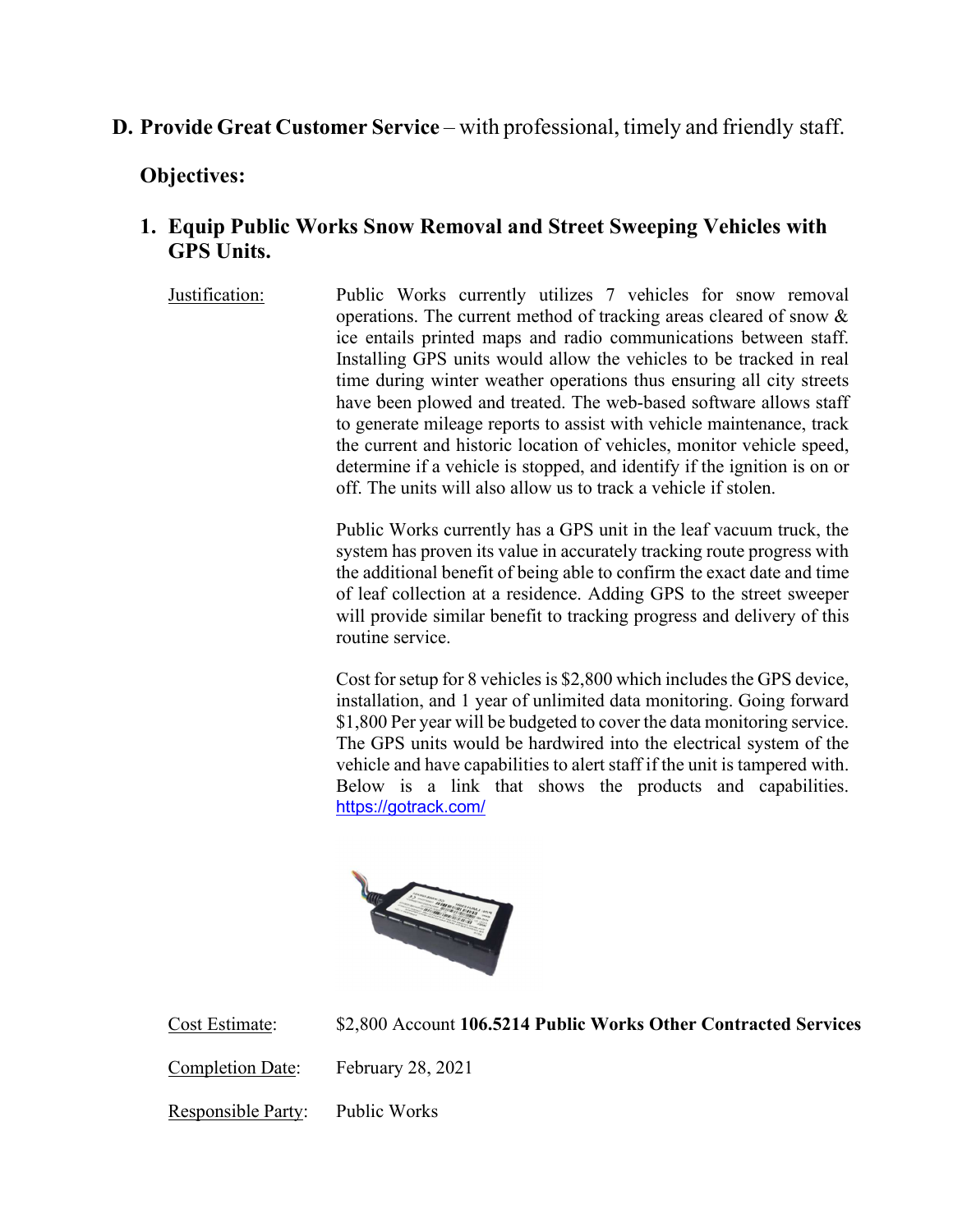# **2. Install Marquee Signs on Roe Boulevard, one in the Vicinity of 56th Street and one north of 48th Street.**

Justification: As we look toward a revamped Roe Boulevard with the Roe 2020 project, it would look out of place to continue to use printed signs that consistently sag, become weathered, and otherwise distract from the character of the corridor. In order to maintain the ability to inform residents of upcoming events, while also improving the character and branding of the community, Roeland Park should install a marquee sign in the median of Roe Boulevard at or near 56th - 57th street. The sign could be changeable letter or designed to allow banners/signs to fit inside and therefore be protected from the elements. Estimate cost is \$15,000.



A double-sided digital message marque would be appropriate in the Roe Boulevard median to the north of  $48<sup>th</sup>$  street, where the electronic face would not pose a nuisance to residential neighbors and provide information to residents who travel north vs south on a daily basis. Estimated cost is \$35,000.



Cost Estimate: \$50,000 **Account 300.5425 Special Infrastructure Fund** 

Completion Date: September 30, 2021

Responsible Party: Public Works Director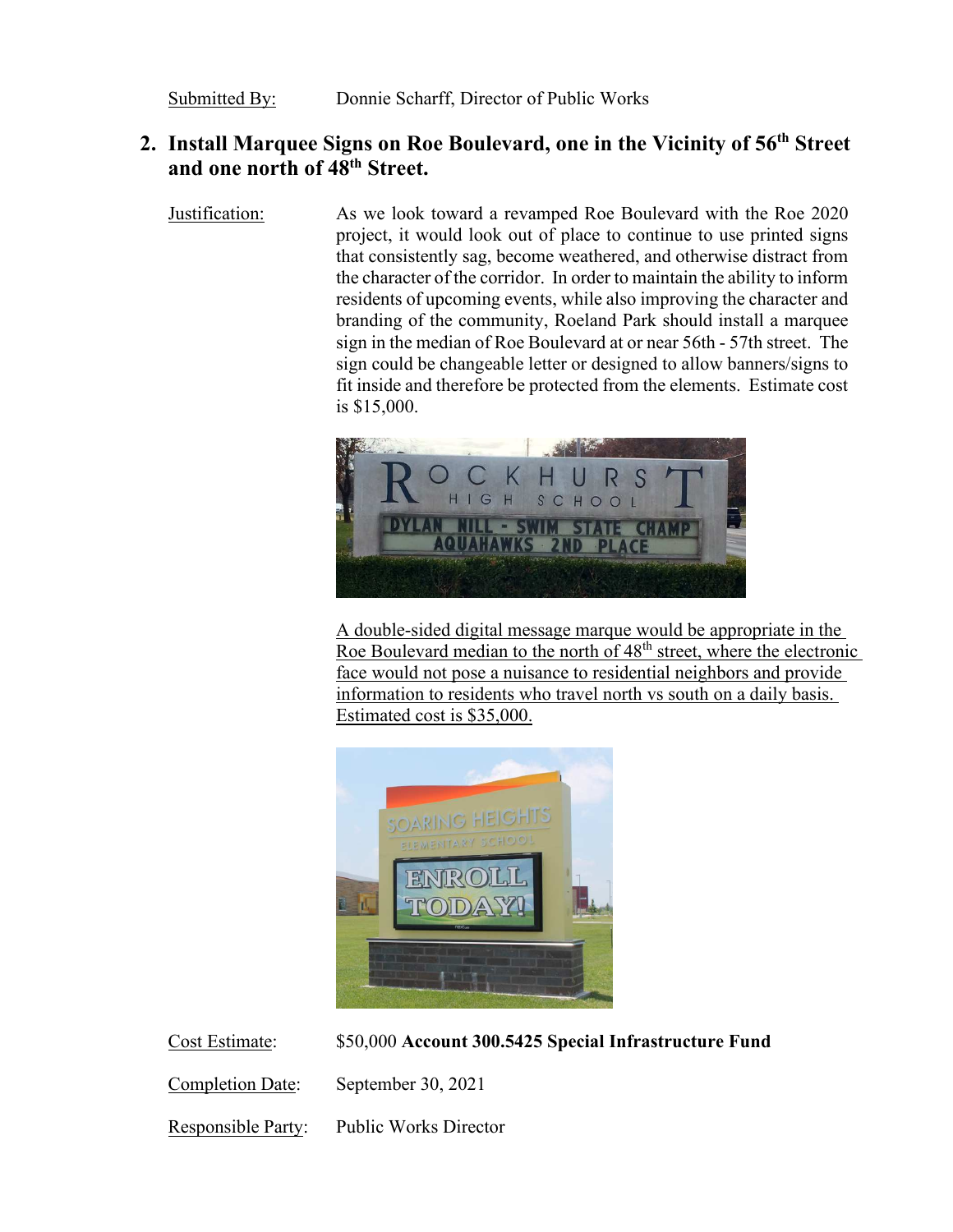Submitted By: Mayor Mike Kelly

## **3. Provide New Seating for the Municipal Court Room**

| Justification:            | The Municipal Court has outdated and worn out seating for those<br>attending court, special meetings, department training, and special<br>events. New seating will provide better comfort and uniformity of<br>seating options. Current seats are over 20 years old. |
|---------------------------|----------------------------------------------------------------------------------------------------------------------------------------------------------------------------------------------------------------------------------------------------------------------|
| Cost Estimate:            | \$3,000 Account 103.5403 Court Office Equipment Assumes 60<br>chairs at \$50 each.                                                                                                                                                                                   |
| Completion Date:          | February 28, 2021                                                                                                                                                                                                                                                    |
| <b>Responsible Party:</b> | <b>Chief Morris</b>                                                                                                                                                                                                                                                  |
| Submitted By:             | <b>Chief Morris</b>                                                                                                                                                                                                                                                  |

# **4. Provide free Wi-fi at the Aquatic Center**

| Justification:            | The City provides free wi-fi access at City Hall and the Community<br>Center currently, expanding this service to the Aquatic Center would<br>further enhance the quality of customer service at our municipal<br>facilities. The routers would be designed for outdoor use and mounted<br>to provide a web of coverage on the pool deck as well as in the pool<br>house. |
|---------------------------|---------------------------------------------------------------------------------------------------------------------------------------------------------------------------------------------------------------------------------------------------------------------------------------------------------------------------------------------------------------------------|
| Cost Estimate:            | \$5,000 Account 220.5425 Aquatic Center Capital Improvements<br>Assumes 3 wi-fi routers, installation and programming.                                                                                                                                                                                                                                                    |
| Completion Date:          | May 31, 2021                                                                                                                                                                                                                                                                                                                                                              |
| <b>Responsible Party:</b> | Superintendent of Parks and Recreation                                                                                                                                                                                                                                                                                                                                    |
| Submitted By:             | Tom Madigan                                                                                                                                                                                                                                                                                                                                                               |

**E. Cultivate a Rewarding Work Environment** – where creativity, efficiency and productivity are continuous pursuits.

## **Objectives:**

**F. Encourage Investment in Our Community – whether it be redevelopment, new** development or maintenance.

### **Objectives:**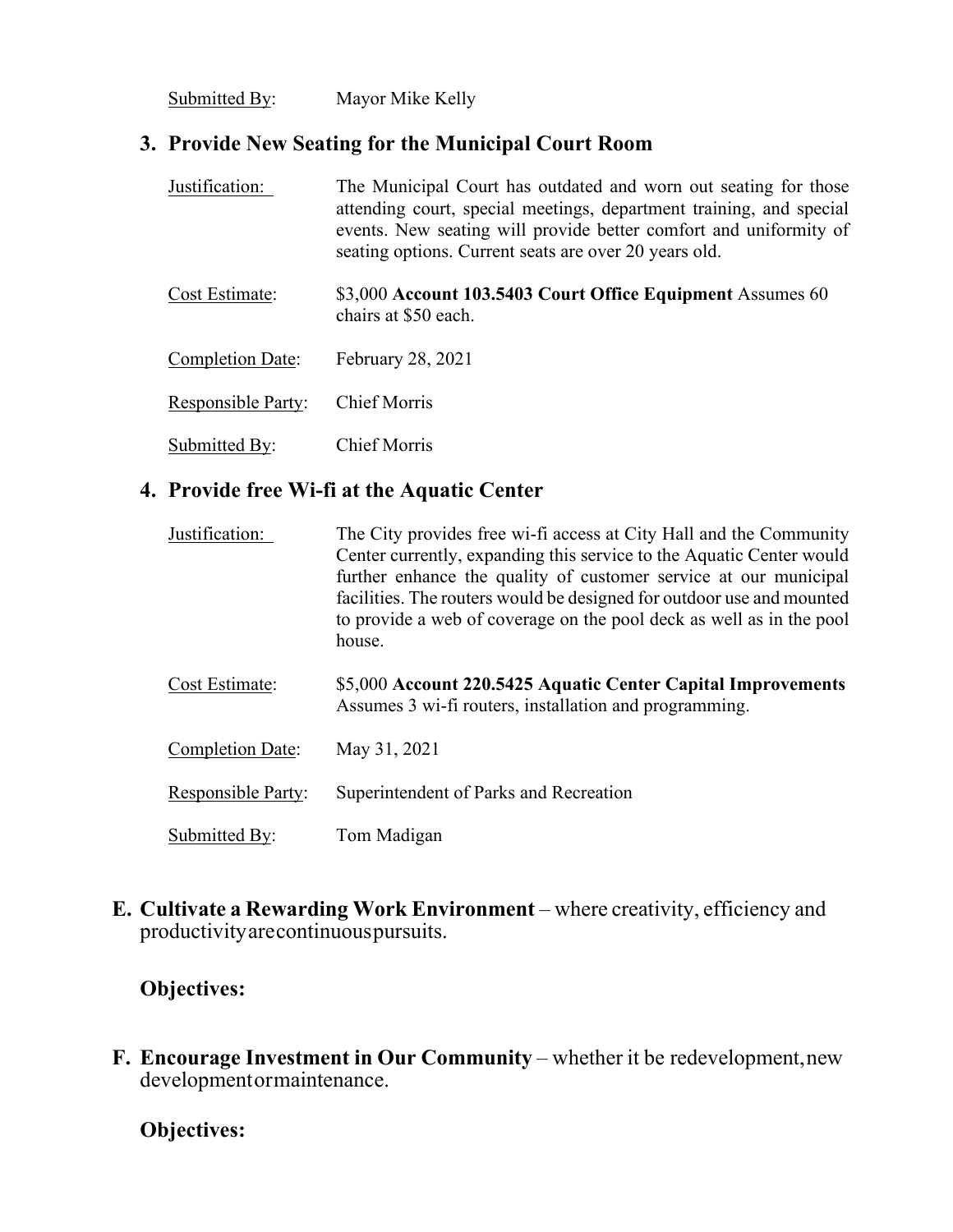#### **G. Work to Implement Strategic Plan Goals** – developed by the Strategic Planning Committee.

#### **Objectives:**

#### **1. Replace All City Hall Administrative Vehicles with Electric Vehicles Sporting a Wrap That Advances Roeland Park's Branding Efforts**

Justification: Goal 3 of the Strategic Plan is to Market Roeland Park to increase awareness and promote a positive image. Strategy 3.A is to create a new branding endeavor for Roeland Park as a premier city of Choice.

> The City Hall administrative vehicles consist of a gas burning 2008 Ford Ranger pickup (used by the building official) with a planned replacement year of 2022 (\$26,000 replacement cost) and a 2010 Ford Escape hybrid (used by code enforcement) with a planned replacement year of 2025 (\$26,000 replacement cost). The vehicles are generally in use fewer than 4 hours during a day while traveling less than 30 miles each. The style of vehicle should provide space for hauling related equipment therefore a hatchback with rear folding seat is a good fit for our use. The Kia Soul is available in all electric and is a hatchback. They have a range of 93 miles per charge. Based upon current used car listings a 2015 or newer model year with less than 30,000 miles can be purchased for around \$12,500. A wrap for the vehicle would cost around \$2,500. The wrap would be a creative way to continue the City's branding efforts initiated in 2018 in addition to raising awareness of Roeland Park's leadership role in environmentally continuous efforts (promoting our positive image). Total investment for both vehicles is estimated to be \$30,000, a significant reduction compared to the \$52,000 reflected in the CIP to replace the vehicles with new vehicles.

> The vehicles would have easy access to the recharging stations located at City Hall. The cost of ownership over the life of the electric vehicles should be less than that of the existing vehicles due to the reduced cost of fuel and due to buying used vehicles thereby avoiding the steepest part of the depreciation curve, which is experienced during the first 3 years for a new car. A new car is not necessary for these applications as the cars are driven relatively few miles (1,000 to 4,000 miles per year) compared to the national average of 15,000 miles per year. The manufacturer provides a 10 year/100k mile warranty on these vehicles. The 10-year warranty will run out well before the vehicles reach 100,000 miles. Replacement of the vehicles would be planned initially in the CIP for when they are 15 years old (same age planned for the existing vehicles).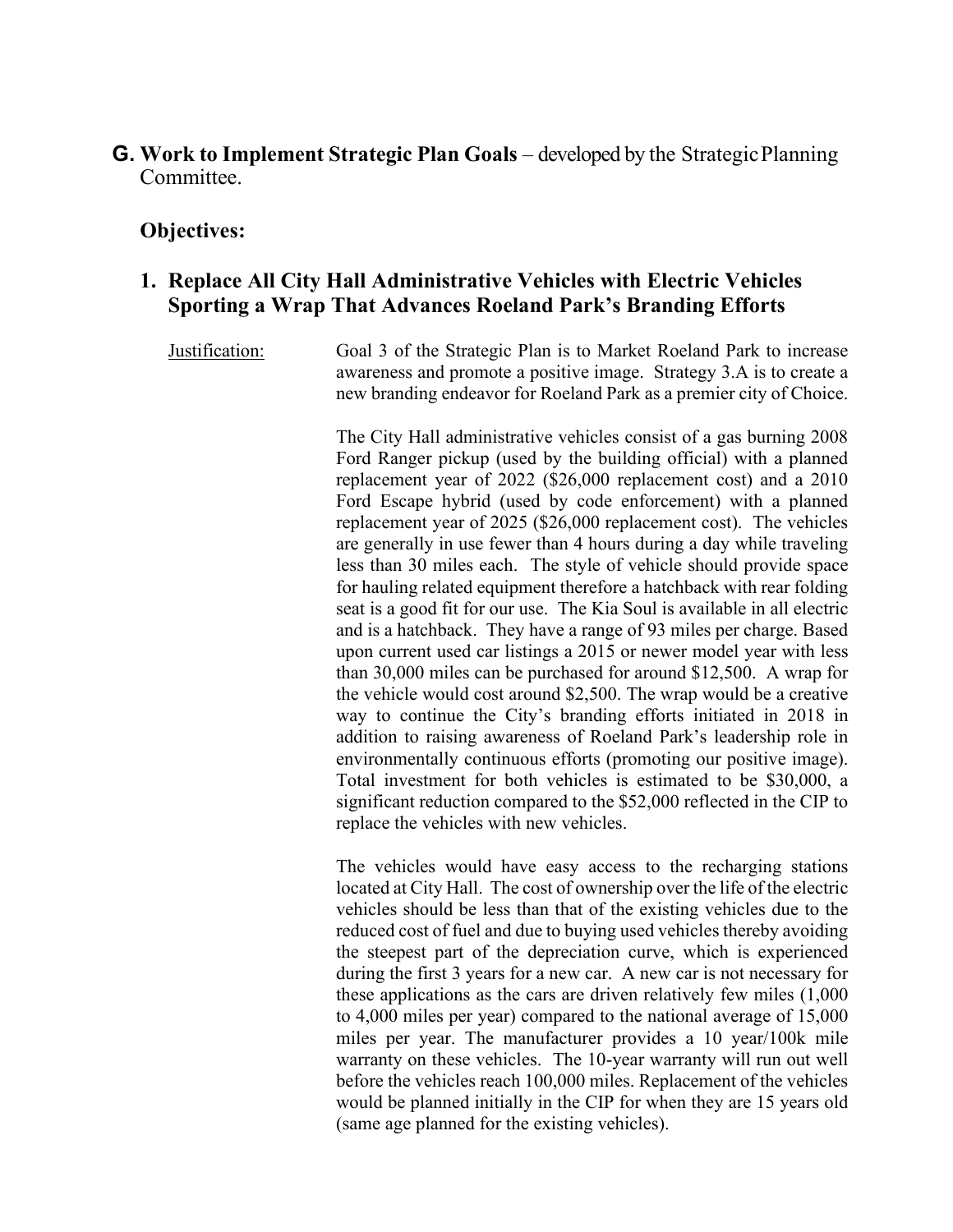Per the local Kia dealer, the cost to replace the lithium batter is \$3,750. Battery life is dependent upon use (lack of use shortens the life of the batter). Kia does have the ability to analyze the health of the battery, which will afford us the opportunity to know the battery condition for cars we are looking at purchasing. Due to the limited driving employed in these applications it is not likely the City would ever need to replace the battery, however battery degradation will reduce the resale value when it comes time to sell the cars, the cost to replace the batter may push resale value to near zero. Assuming the City owns the cars for 10 years and a zero residual value the annual depreciation cost for the vehicle would be \$1,500. This is nearly the same annual depreciation cost for a \$26,000 new vehicle, kept for 15 years and sold for \$3,000.

The two existing vehicles would be sold following acquisition of the electric vehicles through a competitive bid process. We conservatively estimate they would sell for \$3,500 each. The Ranger currently has 39,000 miles and the Escape currently has 64,000 miles.



| Cost Estimate: | \$30,000 Account 360.5315 Equipment Replacement Fund |  |
|----------------|------------------------------------------------------|--|
|----------------|------------------------------------------------------|--|

Completion Date: 4/30/21

Responsible Party: City Administrator

Submitted By: Keith Moody

# **2. Create a Prominent, Memorable Entryway/Gateway to the City, Through the Installation of a Major Sculpture at the Northern Entry into the City**

Justification: To enhance the City's image and contribute to Roeland Park's unique identity/brand.

Cost Estimate: Set aside \$7,000 of the \$25,000 allocated to public art for a period of years to accumulated funds that will hopefully be matched from other